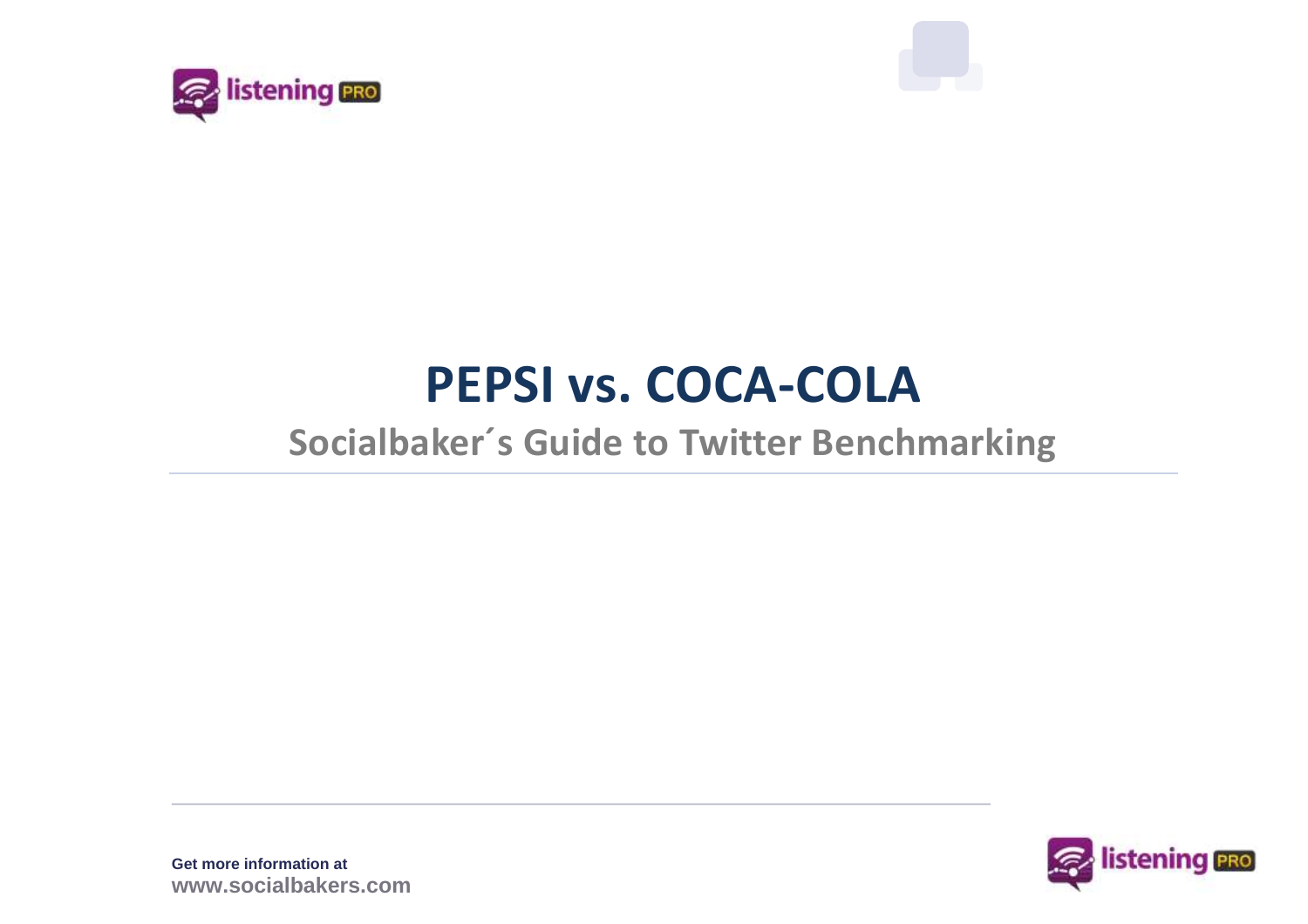

**With parties, picnics and barbeques going on, Coca-Cola and Pepsi are experiencing their best season! These refreshing drinks became an inseparable part of summer, which is why we gathered data to discover which brand is more traditional and which is more social media savvy.**

One of the best features of [Socialbakers Analytics PRO](http://analytics.socialbakers.com/?ref=www-top-bar&utm_source=socialbakers.com&utm_medium=top-bar) is the possibility of benchmarking your company towards your competition or the industry as a whole. This way,

not only that you can monitor and evaluate your own social media presence, you can also monitor how you are doing compared to other brands.

Thanks to Analytics PRO, you are can evaluate and adjust your social marketing strategies accordingly to the entire business context.

The data in this case study has been collected in the last three months: April  $7^{\text{th}}$  – July  $7^{\text{th}}$  2012.



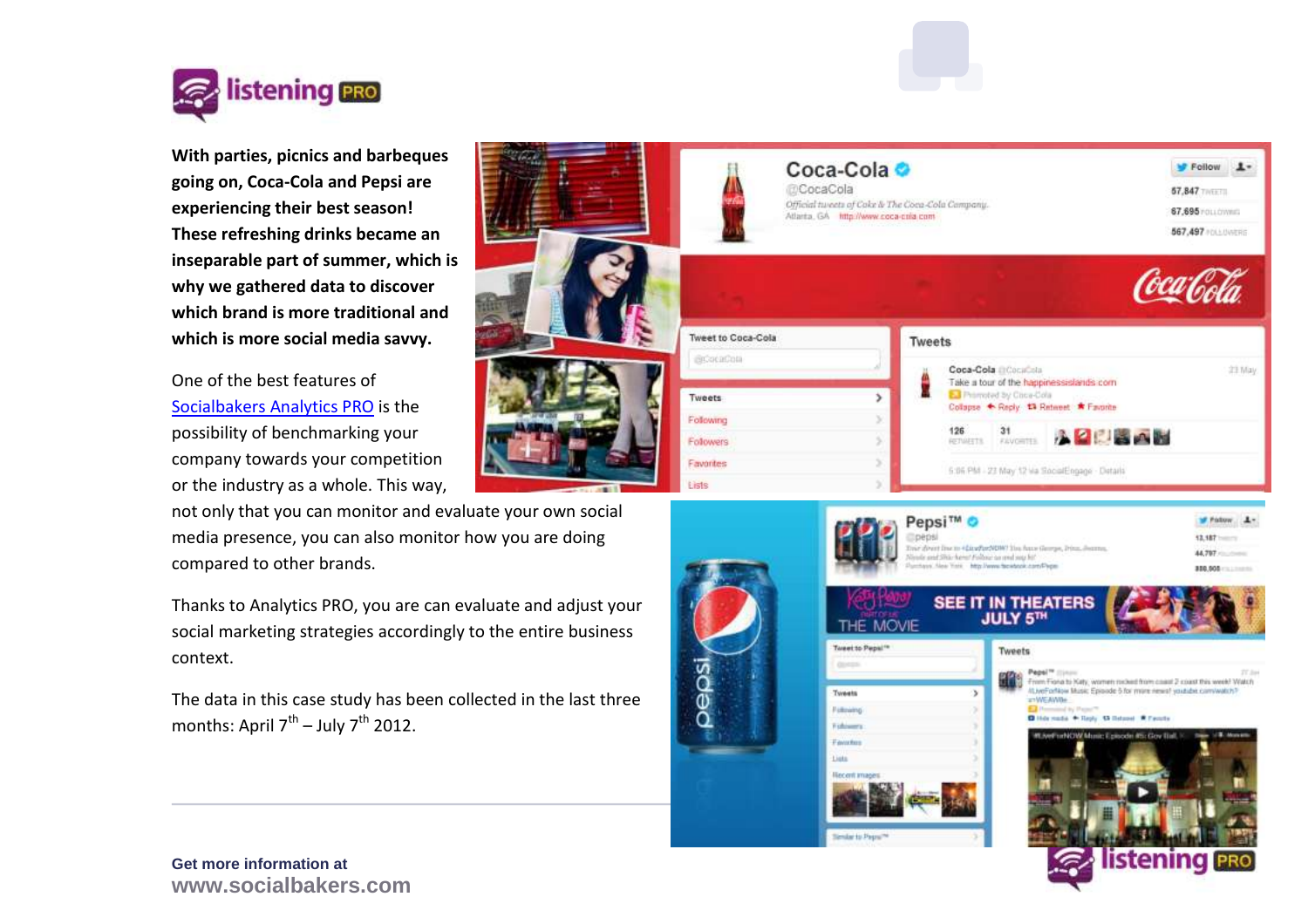

## **1. Pepsi Grows Faster**

In terms of Fan Growth, [Pepsi](http://www.socialbakers.com/twitter/pepsi) is more popular on Twitter than Coca-Cola. According to [Socialbakers](http://www.socialbakers.com/twitter/group/brands/tag/fmcg/page-1/)  [statistics,](http://www.socialbakers.com/twitter/group/brands/tag/fmcg/page-1/) Pepsi gained the most Followers from all the FMCG brands in the last month (+127 220) and now has a total of nearly 925 thousand followers compared to Coca-Cola´s 571 559 followers.

As you can see from the attached graph, the red Coca-Cola curve has been rising extremely steadily and slowly in the past three months (April  $7^{\text{th}}$ -July 7<sup>th</sup>). How come Coca-Cola lost this round when it's the official sponsor of the EURO 2012 Football championship and the worldwide partner of the Summer Games 2012?





To begin with, Pepsi has been encouraging fans to follo[w @Pepsi](http://topsy.com/twitter/pepsi) and Tweet using the [#PepsiMusicNOW](http://topsy.com/s?type=tweet&q=%23PepsiMusicNOW) hashtag to get free Amazon MP3 credit. By limiting the offer exclusively to Pepsi Followers, it has been growing rapidly and enjoying high Engagement Rates and a number of mentions!

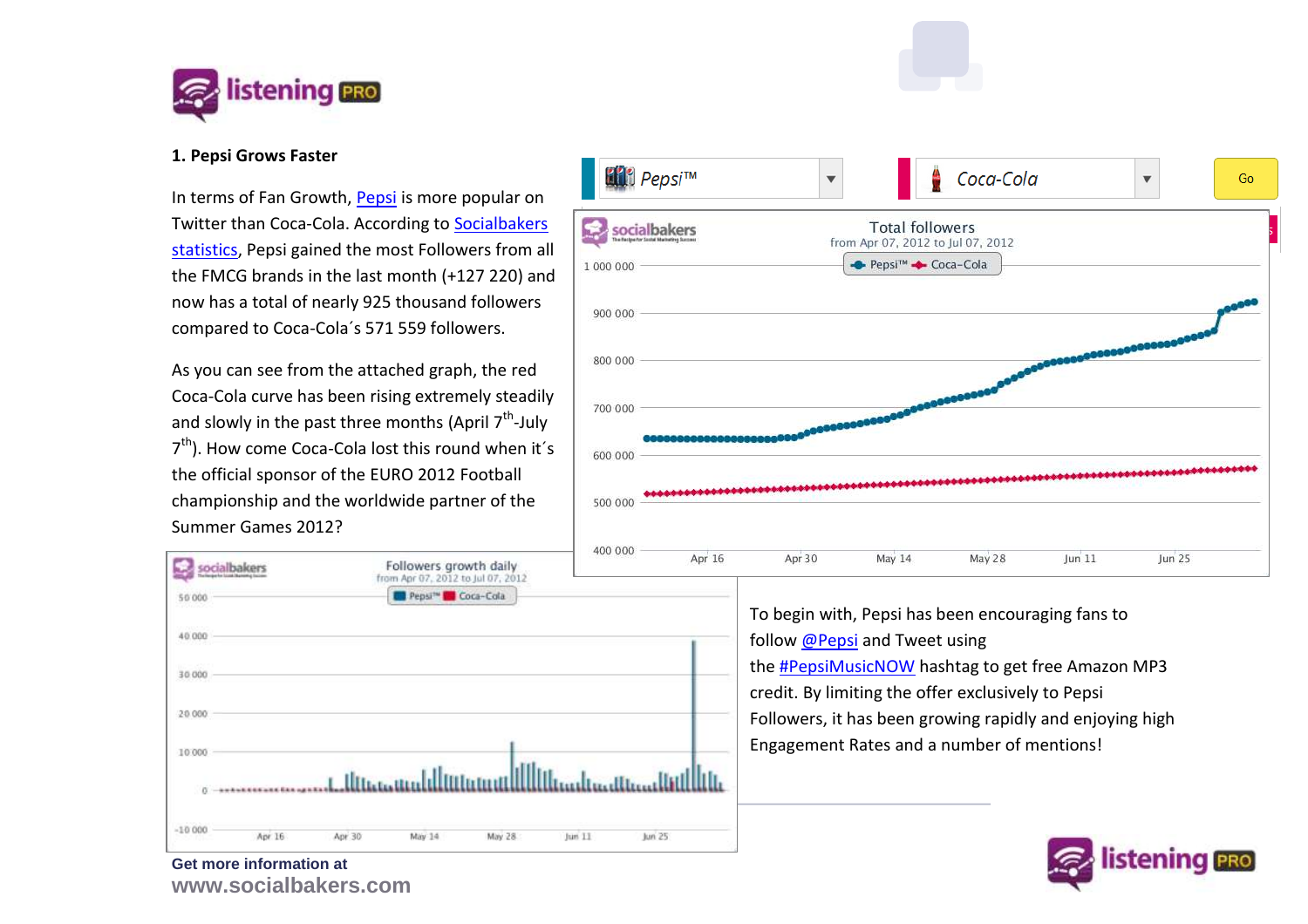

### **Pepsi Launched Its First Global Campaign!**

This spring, Pepsi launched its first global campaign called ["Live for Now"](http://www.pepsi.com/) based on a research they conducted with fans from all around the world. Most of them agreed that they want to capture the excitement of now so Pepsi´s campaign encourages its fans to live each moment to the fullest through a special interactive platform concentrating pop-culture content, music, entertainment news and consumer incentives. What makes "Live for Now" so successful are mainly unique partnerships with the world´s most leading artists and Twitter enabled summer concerts across the U.S.

## Move to the Beat™ of London 2012

We've teamed up with music producer Mark Ronson to inspire young people to Move to the Beat™ of London 2012





[Coca-Cola](http://www.socialbakers.com/facebook-pages/40796308305-coca-cola/?ref=article) also connects with its fans through music and as a worldwide partner of the approaching Summer Games 2012, it launched the [Move to the Beat](http://www.coca-cola.com/theolympics/en-DF) campaign for a more active and healthier lifestyle! It also aims to create the largest musical collaboration in history with the help of its fans and sounds from different sport disciplines. Coca-Cola on Twitter offers a lot of interesting content including behind the scenes videos and photos taken from the making of the Move to the Beat campaign. It may not guarantee a high increase in Followers like in Pepsi´s case but it´s definitely doing a better job in engaging its fans!

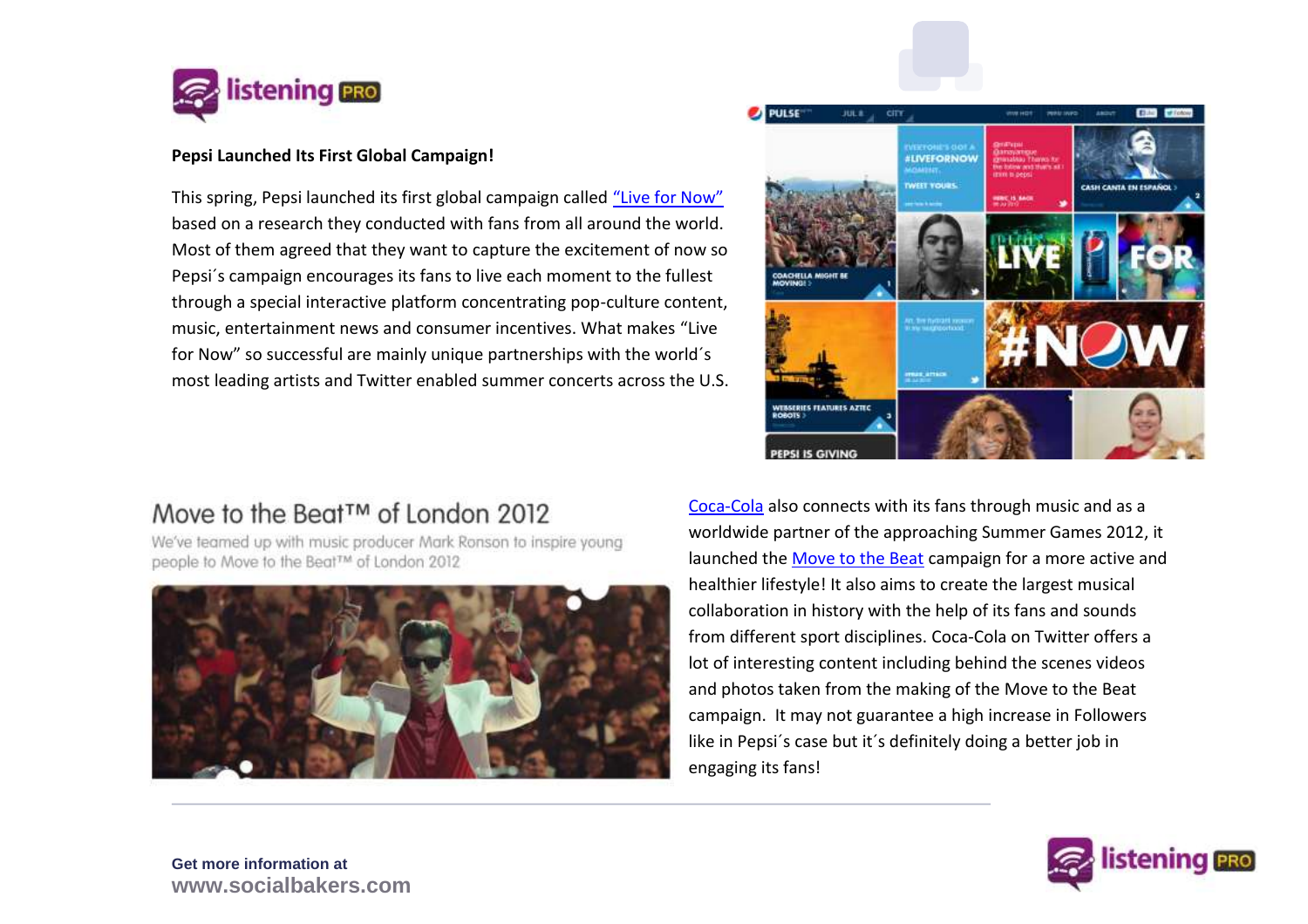

## **2. Coca-Cola Is More Engaging**

Coca-Cola knows how to engage its Followers better than Pepsi! It nearly reached a 0, 1% Average Engagement Rate on April 30th and June 6th with simple Tweets like: "*A great week starts with a Coke and a smile*" (527 retweets) or "*Sometimes you just feel like dancing. RT if you agree*" (494 retweets).

According to Analytics PRO, both messages were Tweeted on a Wednesday - Coca-Cola´s most engaging day of the week! Pepsi should Tweet its most important content on Sundays because that has been its most engaging day in the last three months.







**www.socialbakers.com**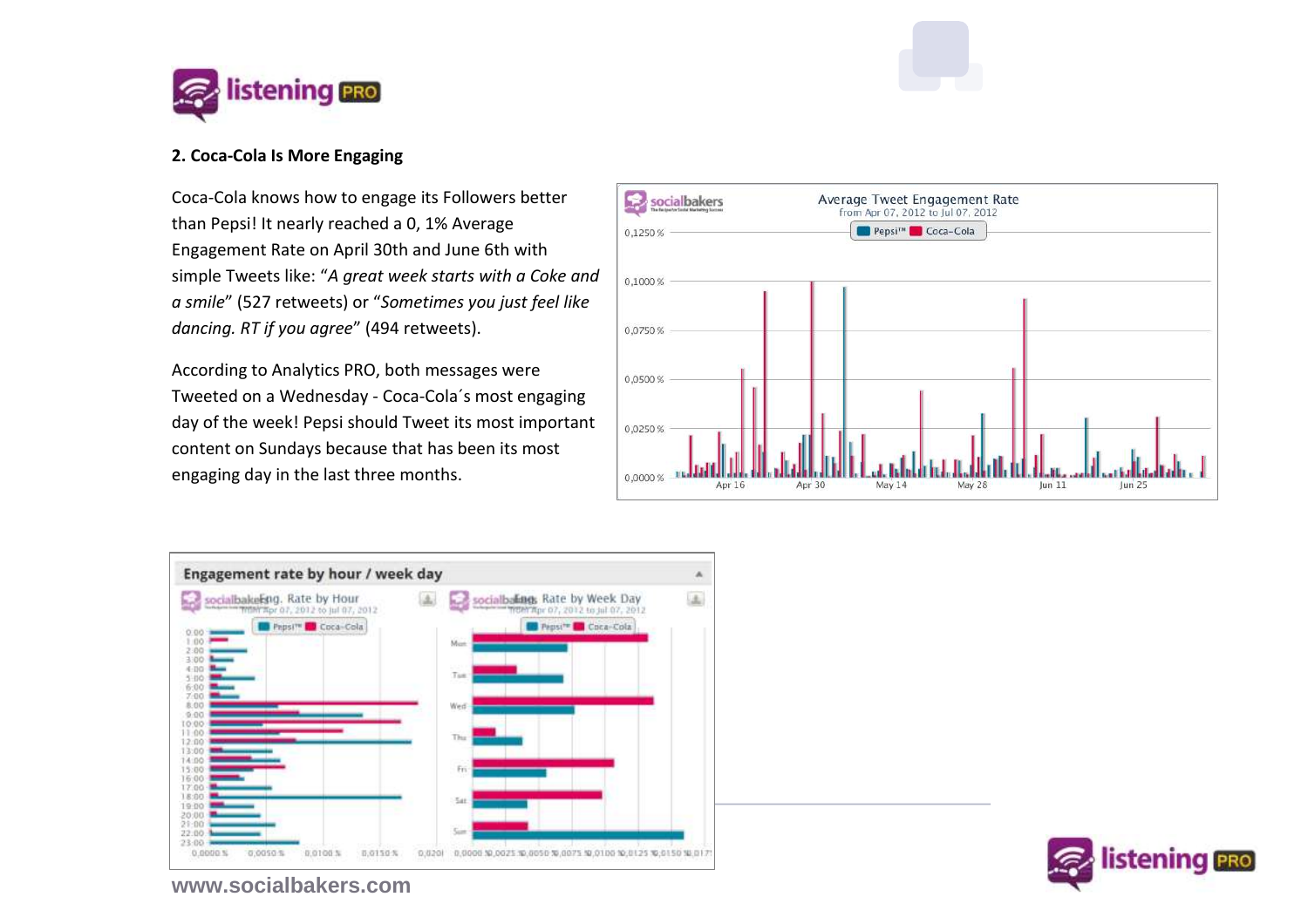

## **The Most Engaging Tweets**



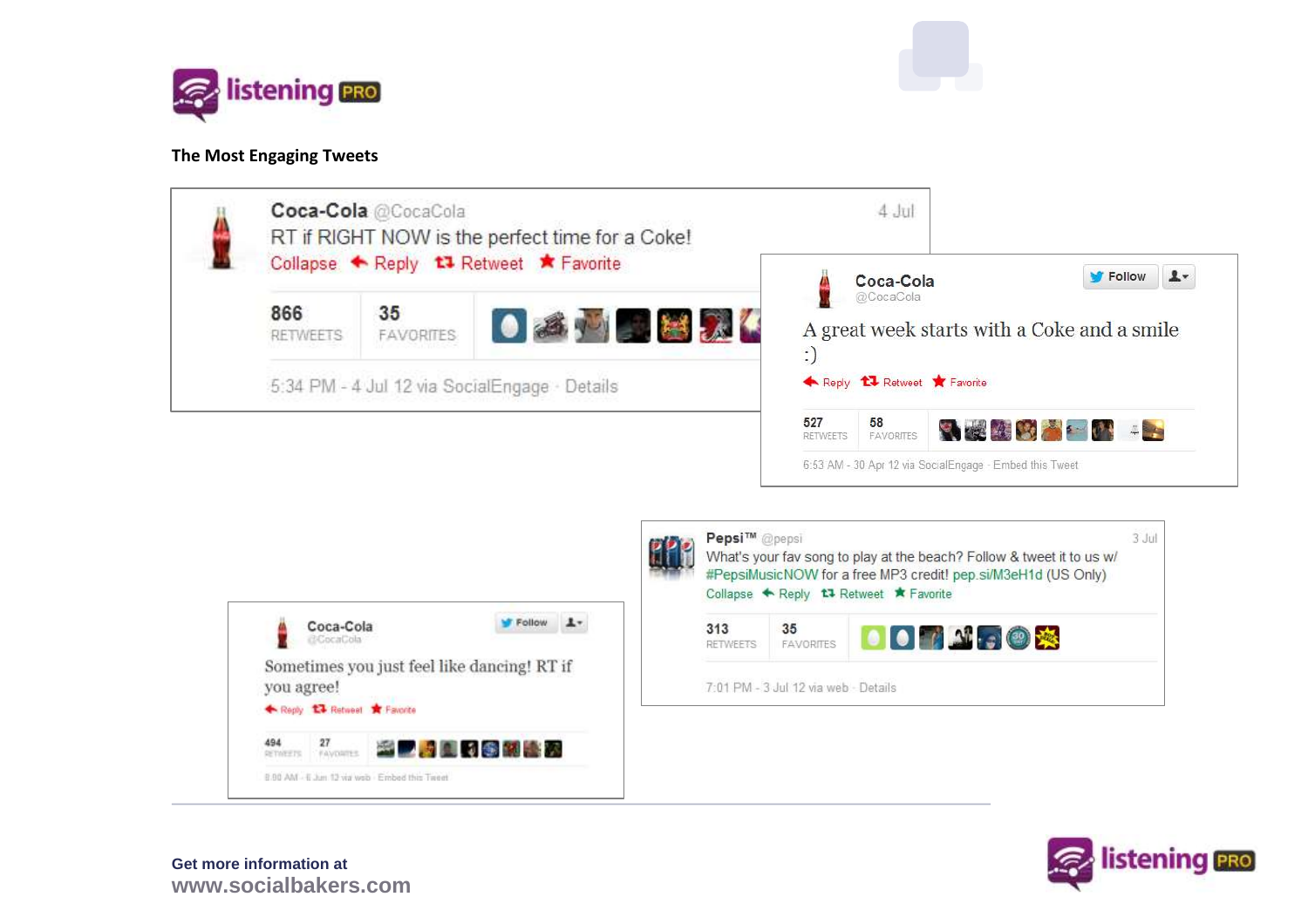

## **3. Coca-Cola Mentioned Frequently, Pepsi Intensively**

As you can see from the graph below, Coca-Cola has been mentioned more consistently compared to Pepsi but then again Pepsi has been mentioned more intensively mainly thanks to the exclusive partnerships it has with popular artists! It has been mentioned almost 8 thousand times on June  $26<sup>th</sup>$  thanks to the anticipation of Katy Perry's performance.







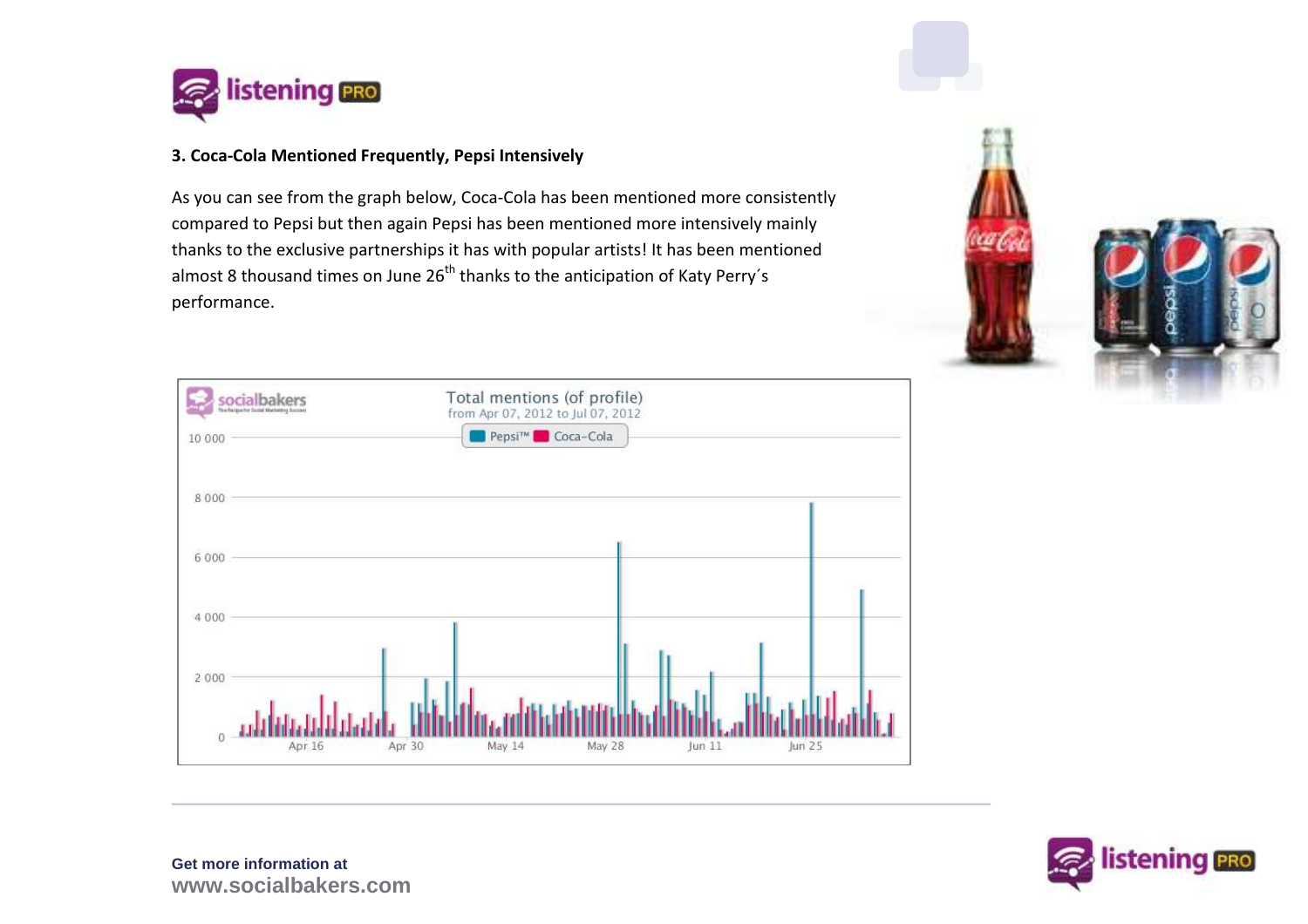

#### **4. Pepsi Responds Faster, Coca-Cola Responds More**

Pepsi responded to 83% of questions under 10 minutes which makes it more than three times faster than Coca-Cola responding to 27% of questions in the same time. But as you can see from the pie charts below, Coca-Cola answered more fan queries which makes it more [Socially Devoted](http://sociallydevoted.socialbakers.com/?ref=www-hp-main-banner&utm_source=socialbakers.com&utm_medium=banner&utm_campaign=main-homepage-banner) than Pepsi. The ideal case would be if the brands responded to at least 65% of questions and responded as soon as possible according to our new standard in social media customer care.







**www.socialbakers.com**